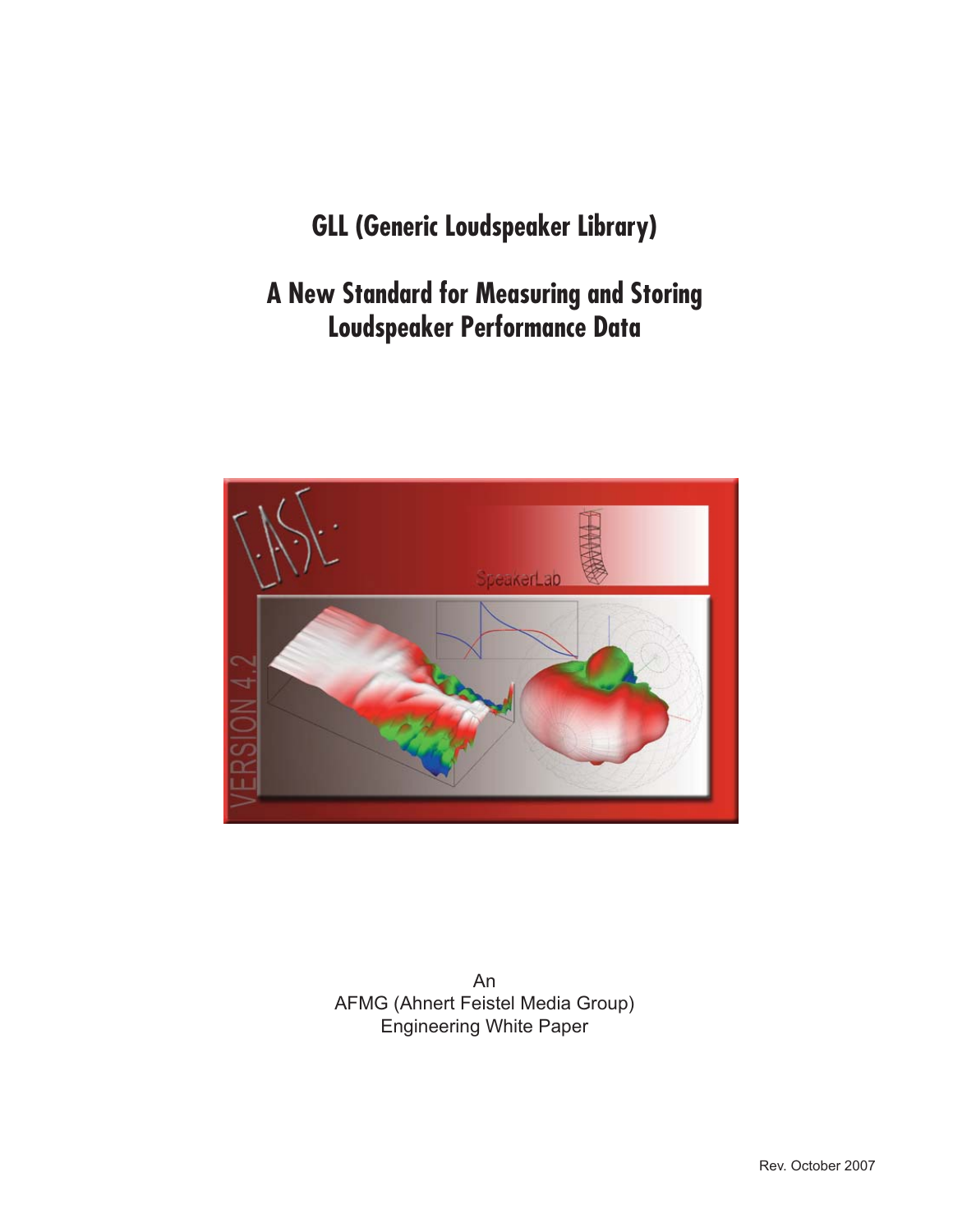# **GLL (Generic Loudspeaker Library): A New Standard for Measuring and Storing Loudspeaker Performance Data**

# **But first, a little computer history…**

EASE, the first major project of Ahnert Feistel Media Group (AFMG), was introduced in 1990. That year, IBM's PS/2 Model 65 desktop computer included a 16 MHz 80386SX processor, 2 MB of RAM, and a 60 MB SCSI hard drive. Today's IBM ThinkPad notebook computers have surpassed the predictions of Moore's Law, which states that the number of transistors on an integrated circuit for minimum component cost doubles every 24 months. They include Intel Core 2 Duo processors operating at up to 2.33 GHz, up to 4 GB of RAM and hard drives up to 160 GB.

# **The Generic Loudspeaker Library: A More Complete, Higher Resolution Data Format**

The EASE software suite, now in version 4.2, has kept pace with the exponential expansion and acceleration of commonly available computing resources. Four years ago, it became apparent that the EASE SPK Database, the tabular data format for characterizing loudspeaker systems to be modeled in EASE, was limiting the accuracy and realism of EASE performance predictions. Since even laptops now have the processor speed and storage capacity to handle expanded data sets, the restrictions and compromises of the original data format were no longer necessary or useful.

The result of AFMG's three-year development project is known as the Generic Loudspeaker Library (GLL). This new data format is designed for modern software practices such as object-oriented programming. At the same time, it allows loudspeaker systems to be described with greater completeness, and performance measurements to be stored with higher resolution. Both factors are important in building more accurate models of sound system performance.

# **More Complete Descriptions of Today's More Complex Loudspeakers**

Loudspeaker design has evolved rapidly since the introduction of EASE in 1990. Integrated multi-way systems, a rarity in the late 1980's and early 1990's, have become the norm. Now firmly established in the loudspeaker marketplace, the system concept has continued to expand and evolve. The first loudspeaker systems included multiple transducers, waveguides and passive filter networks in a single enclosure. Today's designs can also include power amplifiers and analog or digital signal processing – even separate amplifiers and DSP channels for each transducer.

The system concept has expanded past the single enclosure to encompass multi-enclosure arrays. Both horizontal clusters and vertical line arrays are now designed as systems. The hardware that connects the enclosures has become an integral element of these systems, since it determines the spatial relationships between separate acoustic sources. The directivity balloon of such a system is no longer fixed, but can be altered drastically by reconfiguring the array hardware, the signal processing, or both.

Clearly, both designers and installers of these systems need computer models that can accurately describe and simulate the dynamic and adjustable loudspeakers used in today's sound reinforcement systems. It is no longer enough to model every loudspeaker system or array as a single acoustic source with a fixed directivity balloon. A new data format is required to support more complex and complete modeling algorithms.

# **The GLL: Benefits**

# **Better Predictions, Better Products**

Loudspeakers have typically been designed by looking at the on-axis frequency response and the opening angle. 3D verification measurements have not normally been made until the design is finished. If they revealed problems in the coverage pattern of the device, those problems could not be easily solved. In contrast, the GLL format along with the newly developed EASE SpeakerLab software allows the developer to enter the location and orientation of each transducer in the box and then specify its directivity balloons and other acoustic data. In a second step, filter settings can be applied and the resulting overall directivity balloon can be calculated almost instantaneously. This can save hours of repetitive filter tuning and re-measuring.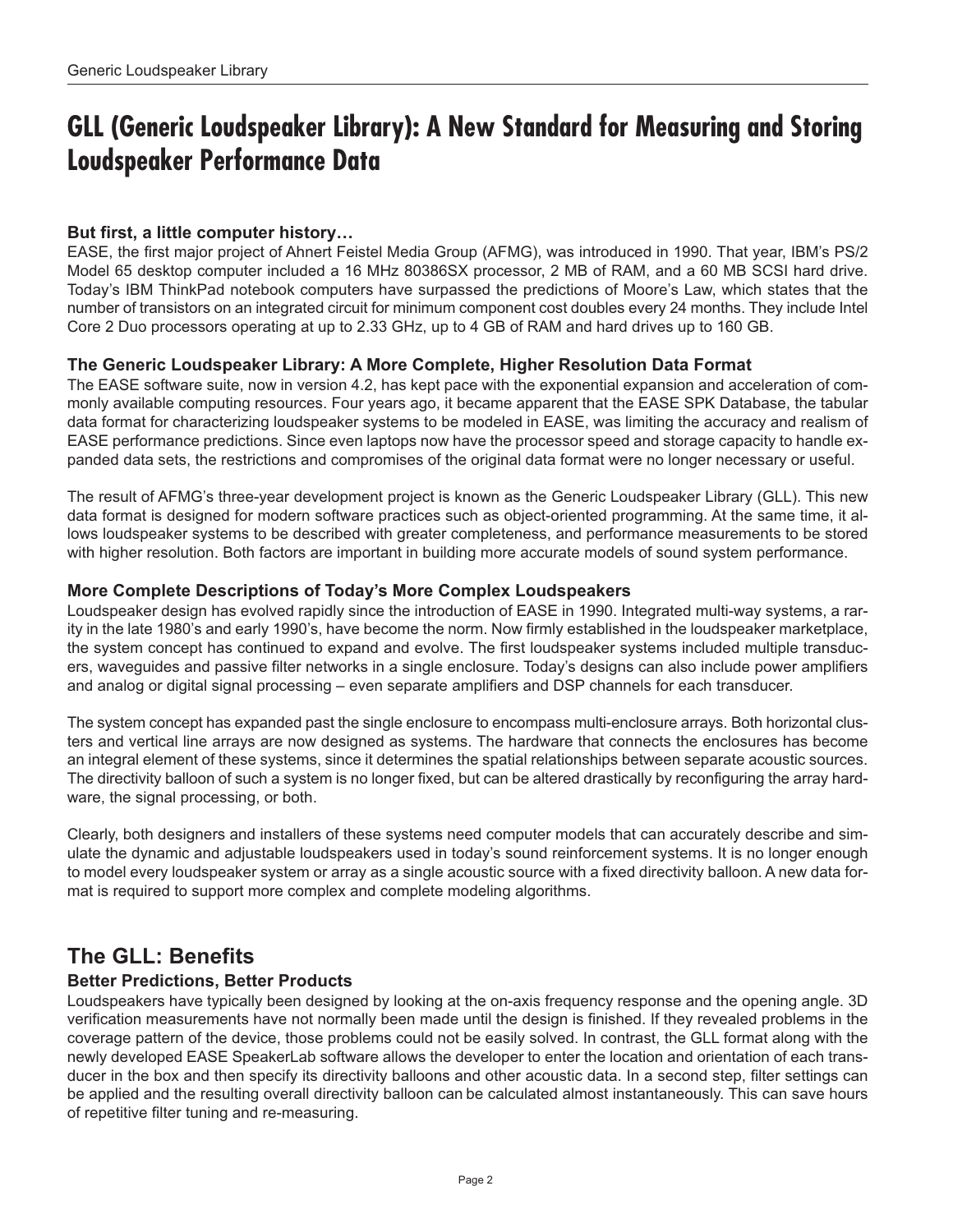EASE SpeakerLab uses broadband, full-sphere balloons for each transducer, defined either as impulse response or complex frequency response data. This unique and new capability allows a much higher level of accuracy and information detail. The program can assemble virtual loudspeaker models with a nearly unlimited amount of individual sources, each with its own filter set, directivity balloon and sensitivity data: this makes the software a very general modeling tool. The ability to combine boxes into clusters and line arrays in a natural way extends these modeling and prediction capabilities. When the development cycle is finished and the product is released, the GLL files can be used directly for the purpose of electro- and room-acoustic simulation in a software suite like EASE.

# **Better Models, Better Designs**

Because the GLL data object describes the modern loudspeaker system more completely and with greater resolution, it can be used to create better models of sound system performance. The working premise of EASE is that more information leads to better decisions. This has been true throughout the 17 years since the program's introduction. The GLL provides a higher quality and quantity of information to sound system designers, and their decisions will be better informed and more effective as a result of using it.

# **Better Systems, Better Installations**

The GLL includes much information that in the past was excluded from the basic model of acoustical sources. In particular, configurable elements of the modern loudspeaker system such as rigging hardware and signal processing are now part of the data object. Measurement software such as EASERA and EASERA SysTune, and prediction software such as EASE, EASE SpeakerLab, EASE AURA, EASE Focus, etc. can now use the same data objects. This creates an opportunity to close the loop between modeling, measurement and manufacturer-specific applications that are used to configure hardware and/or DSP. System tuning will then become part of the modeling and design process, with verification and final adjustments performed during the commissioning stage of an installation.

Using GLL data objects, filter settings can be directly exchanged between prediction software such as EASE and measurement software such as EASERA or SysTune and DSP control software like RHAON, the Renkus-Heinz Audio Operations Network. The sound system designer can use EASE to prepare delay and equalizer settings before the installation. The installer of the system will start with these settings and fine-tune them on site. If trouble-shooting is needed later on, DSP data can be transferred from a DSP controlled loudspeaker system into the simulation or measurement software. The system's performance can then be analyzed and corrected without restricting the normal availability of the venue itself.

# **The GLL Object Hierarchy**

Object-oriented programming provided a useful template to follow in designing the new format. Software objects have multiple properties and methods. The Generic Loudspeaker Library uses this template to describe both simple and complex loudspeaker systems.



The most basic GLL object is known as a Box Type: this object defines the mechanical, acoustical and geometrical properties of a loudspeaker cabinet. Each box type in turn consists of a set of acoustic sources and input configurations. Each source is described by a position and orientation relative to the box.

The source description may include a directivity balloon along with other acoustically relevant data, such as rated bandwidth and maximum voltage. Input configurations allow the manufacturer to map filter groups to specific inputs for each box type. Filter groups specify internal crossovers, external adjustment possibilities by the user, as well as dedicated

**Loudspeaker (LS)** 

 $\blacktriangleright$  Box Type

complex filters for signal processing.

Box Types can be part of larger objects in the GLL format. The simplest of these is the familiar Loudspeaker, which is described as a Box Type. Of course the Box Type includes all the properties described above.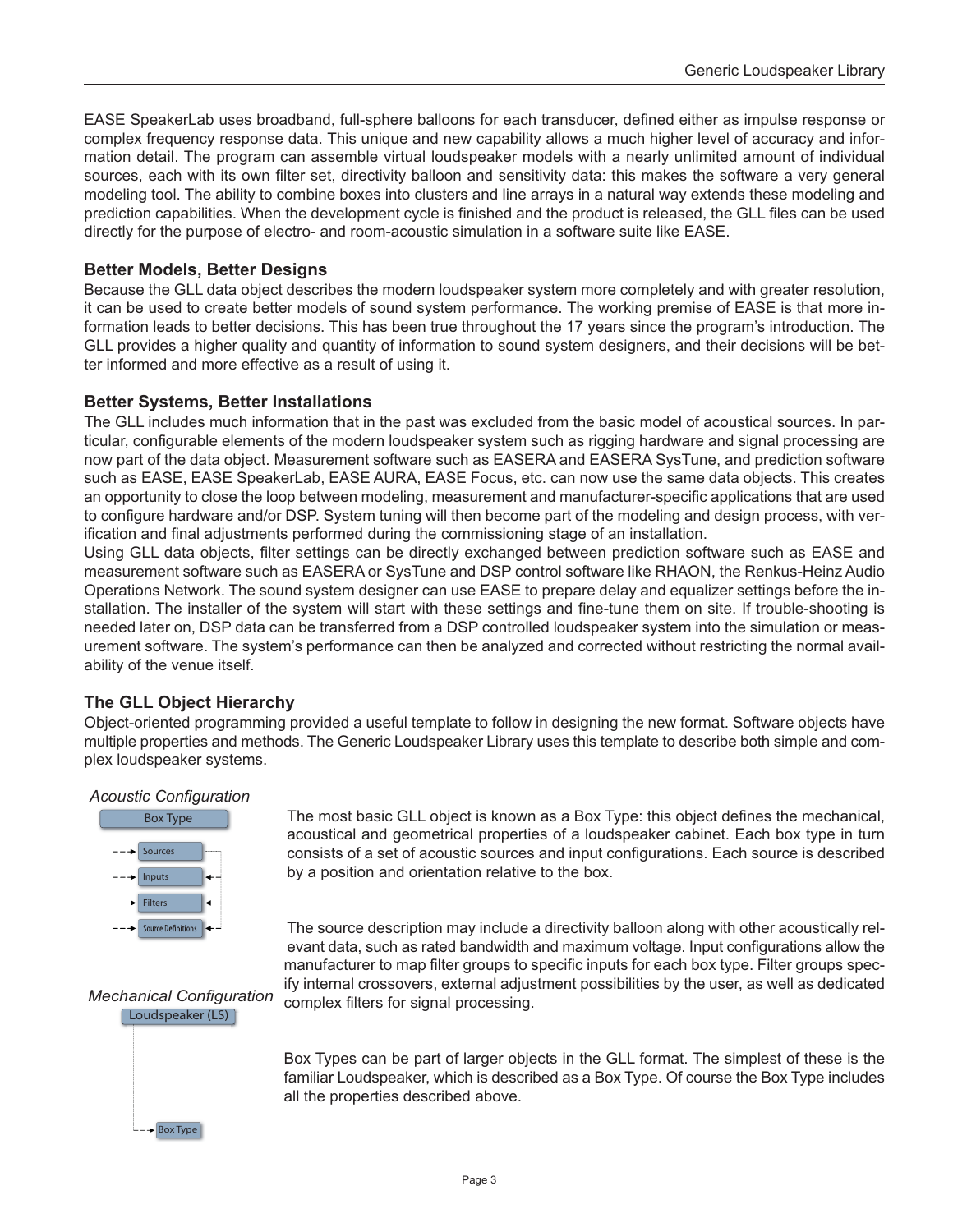

Secondly there is the loudspeaker Cluster, which is described as one or more fixed configurations or Setups of specific Box Types.



The most complex object in the GLL format is the line array, which is described as a configurable set of box types suspended in one or more rigging frames – the links between boxes are termed connectors. Limits and Warnings allow manufacturers to put constraints on the software object that reflect the real-world limitations of the actual line array.

Building a GLL data object is a two-step process. First the designer or manufacturer of the loudspeaker, cluster or line array creates a text-based configuration file using EASE SpeakerLab for example. It contains all of the information outlined above, and also defines which parameters can be viewed or changed by the end user. Once this GLL file has been compiled in EASE SpeakerLab, the user can view the data and manipulate any mechanical and/or electronic settings that the object makes available (or "exposes," to use a bit of computer-speak). For instance, the user might be able to configure the filter settings of an active two-way loudspeaker separately for LF and HF; the user of a passive two-way system would only be able to adjust the filters for the single input.

GLL object definitions have been developed from DLL (Dynamic Link Library) formats that have been part of EASE since v4.0. They are much more fully descriptive of the variety of modern loudspeaker systems than the EASE SPK Database format that was defined in 1990. 17 years ago, EASE SPK reduced everything to a single acoustic source in order to work within the limitations of the available processor speed and data storage. All loudspeaker systems, no matter how complex, were described as simple point sources.

This level of description (a simple point source) is now the lowest in the GLL object hierarchy; more complex objects can be described and modeled much more accurately and realistically. For instance, line arrays can be configured within EASE rather than imported as DLLs defined in manufacturer-specific software or in the manufacturer-independent EASE Focus line array configuration and aiming program. One advantage of the GLL is that both manufacturers and users of EASE can examine the specific characteristics of a data object using the free GLL Viewer.

Another advantage of the object model is that objects are extensible. For example, the Line Array object in EASE Focus software includes aiming lines for individual boxes. Future extensions could include performance at frequencies below 20 Hz and diffraction effects of line array enclosures, among many possibilities.

### **Higher Resolution Acoustical Sources**

The GLL object model provides the means to calculate the sound pressure field and thus the directivity balloon of a complex loudspeaker system directly and quickly in software. Of course, the data object has to be created with a sufficient degree of detail and complexity: more accurate underlying data means more reliable performance predictions and sound system design decisions.

The facilities required in order to measure a loudspeaker system for the purpose of creating a GLL data object include: — A dedicated space large enough for measurements to be taken in the approximate far field of the device under investigation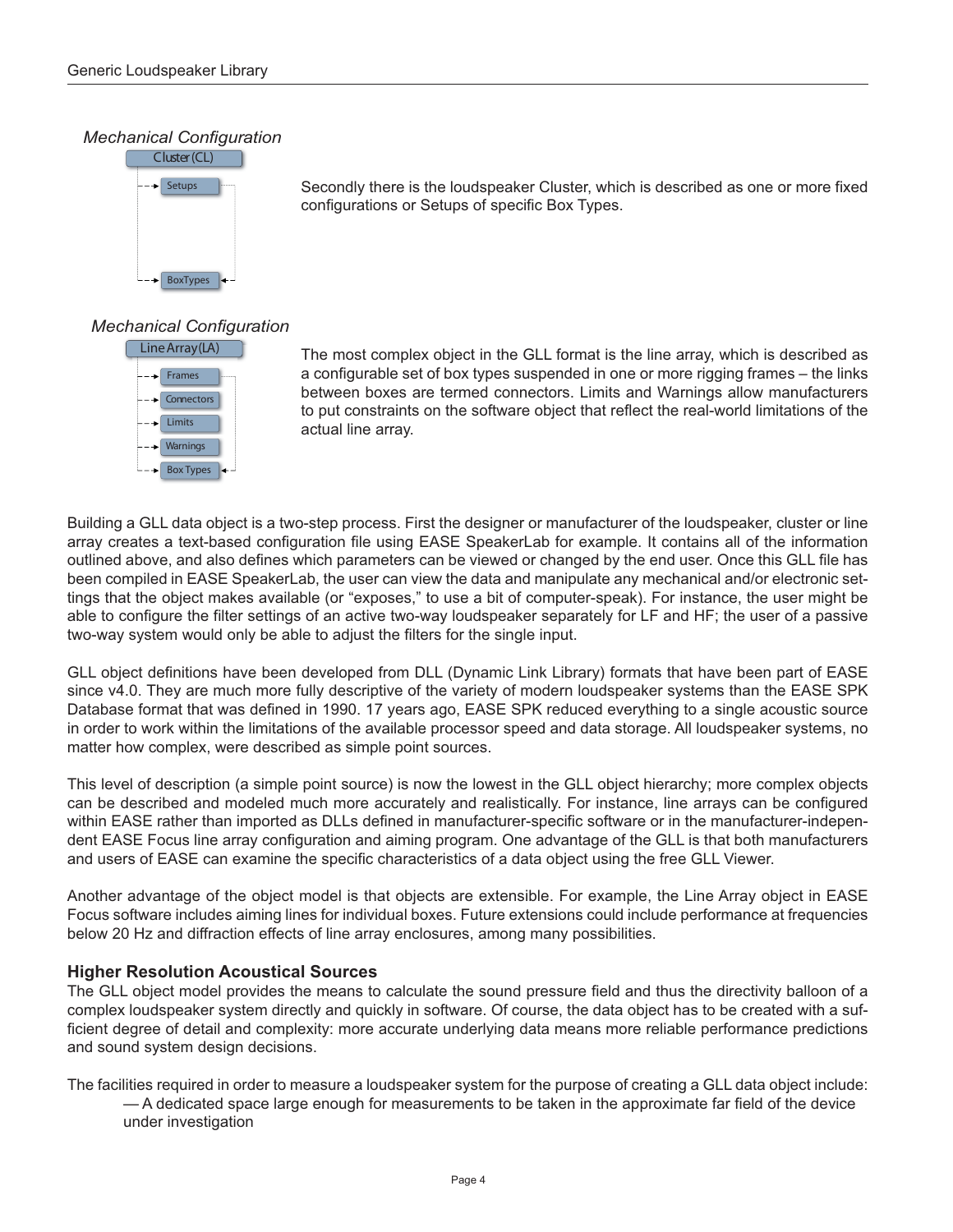— A platform on which the loudspeaker can be mounted and rotated by known increments in two dimensions (can also be 1 dimension and a mic arc).

- At least one measurement microphone.
- A PC-based measurement system.

AFMG's research naturally uses EASERA PRO and EASE SpeakerLab. Both of these programs can process raw measurements, and provide much more detailed information about the loudspeaker assuming that the original measurements are true impulse response or complex frequency response data that include both magnitude and phase information.

Modern measuring laboratories and currently available PCs are fully capable of acquiring the high-resolution data needed by the GLL. For directivity balloons of the individual transducers, an angular resolution of 5° and frequency resolution of about 1/24th octave is generally sufficient. Almost any practical point of rotation can be chosen when complex data is acquired and the measured system is not too large in size. Usually, the individual transducers of small and medium size devices can be measured using the same point of rotation, like the center of geometry, so the loudspeaker does not have to be remounted. As a rule of thumb, for an acceptable phase error at frequencies up to 8 kHz the acoustic source should be located no more than 0.25 m away from the POR when the measuring distance is about 6 m.

Measurements should be made in the approximate far field of the device or transducer. This corresponds to a measuring distance that is approximately ten times greater than the characteristic dimension of the source. The GLL data model does not presently include wave effects such as diffraction, or shadowing: therefore the loudspeaker should be as close to its real-world configuration as possible. Individual transducers should be measured inside the box; if possible, a line array cabinet should be measured with its upper and lower neighbor cabinets in place.

Other measures one can take to verify and ensure data validity include: deriving the mean deviation for on-axis measurements, in order to exclude severe errors introduced by mechanical or environmental changes during the rotation of the loudspeaker; using simulation software such as EASE SpeakerLab to individually renormalize each set of data taken from the front to the back of the loudspeaker (this compensates for temporal drift); multiple time averages during measurement to lower the random noise floor in noisy or slightly unstable environment; applying time windows and filters to remove systematic errors, such as side wall reflections, from frequency response measurements; including compensation files for the frequency response of the AD/DA hardware and the microphone; taking reference measurements to normalize the process.





A simple Loudspeaker such as the Complex data (- --------), Renkus-Heinz PNX121T can be meas-magnitude-only data (-----) and measured using a single point of rotation, if urements (++++) based on individual the measurements gather complex HF & LF points of rotation: 1/24 octave magnitude-and-phase data at each @ 1600 Hz. point.

Complex data (———), magnitude-only data (-----) and measurements (++++) based on a common point of rotation at the port: 1/24 octave @ 1600 Hz. Note the large discrepancy between the magnitudeonly data and the actual measurement.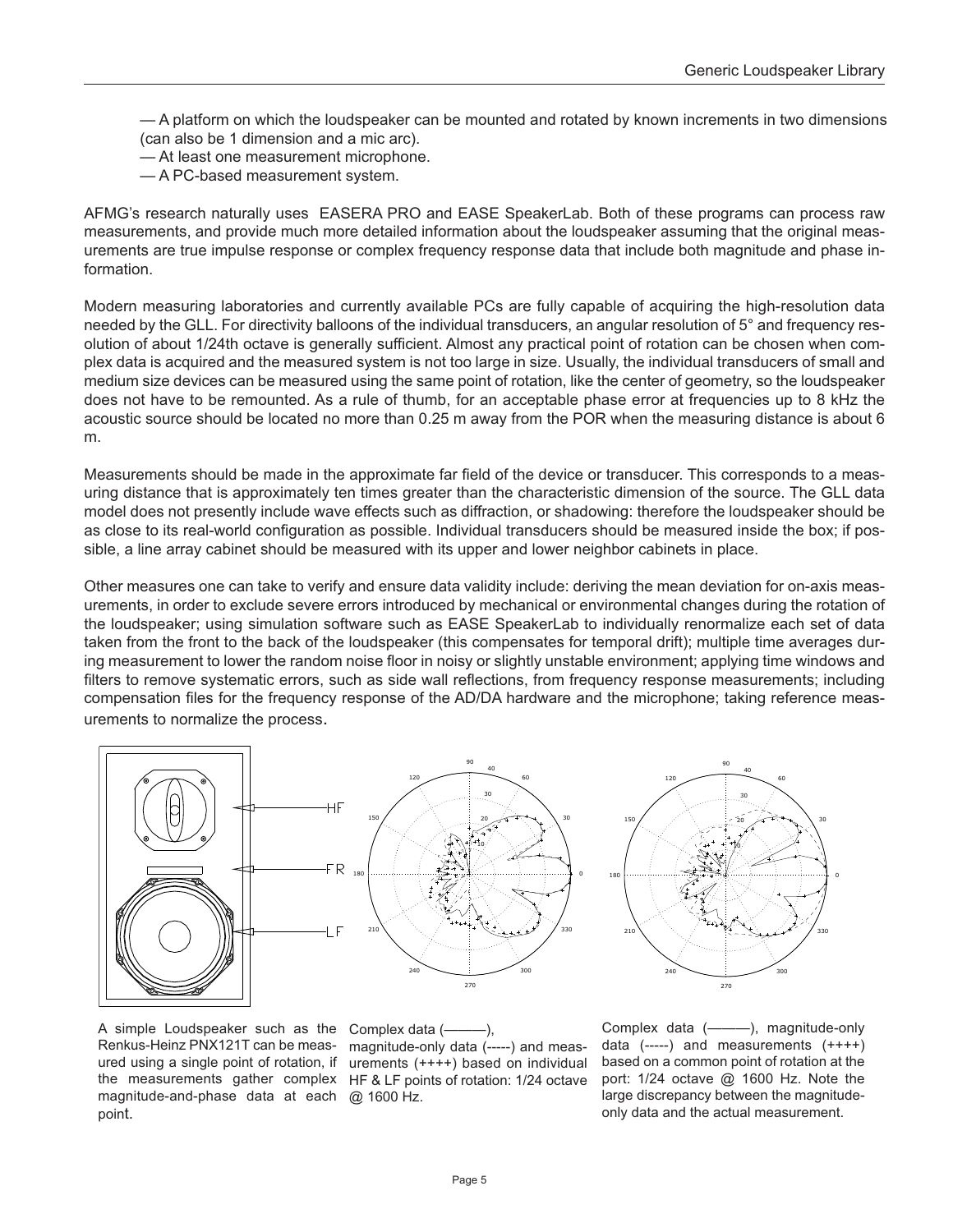

In the GLL, a Loudspeaker such as the PNX121T can be part of Clusters such as the three shown below.

Comparison of predictions based on complex data (–––––) and magnitude-only data (------) with measurements (+++++) of a horn-to-horn stacked array of two PNX121T's at 500 (l) and 2000 (r) Hz: 1/3 octave resolution



Comparison of predictions based on complex data (–––––) and magnitude-only data (------) with measurements (+++++) of a woofer-to-woofer stacked array of two PNX121T's at 500 (l) and 2000 (r) Hz: 1/3 octave resolution



Comparison of predictions based on complex data using two full range sources (–––––) and using four sources (two HF and two LF) (------) with measurements (+++++) of a side-by-side array of two PNX121T's: horizontal polars at 500 (l) and 2000 (r) Hz: 1/3 octave resolution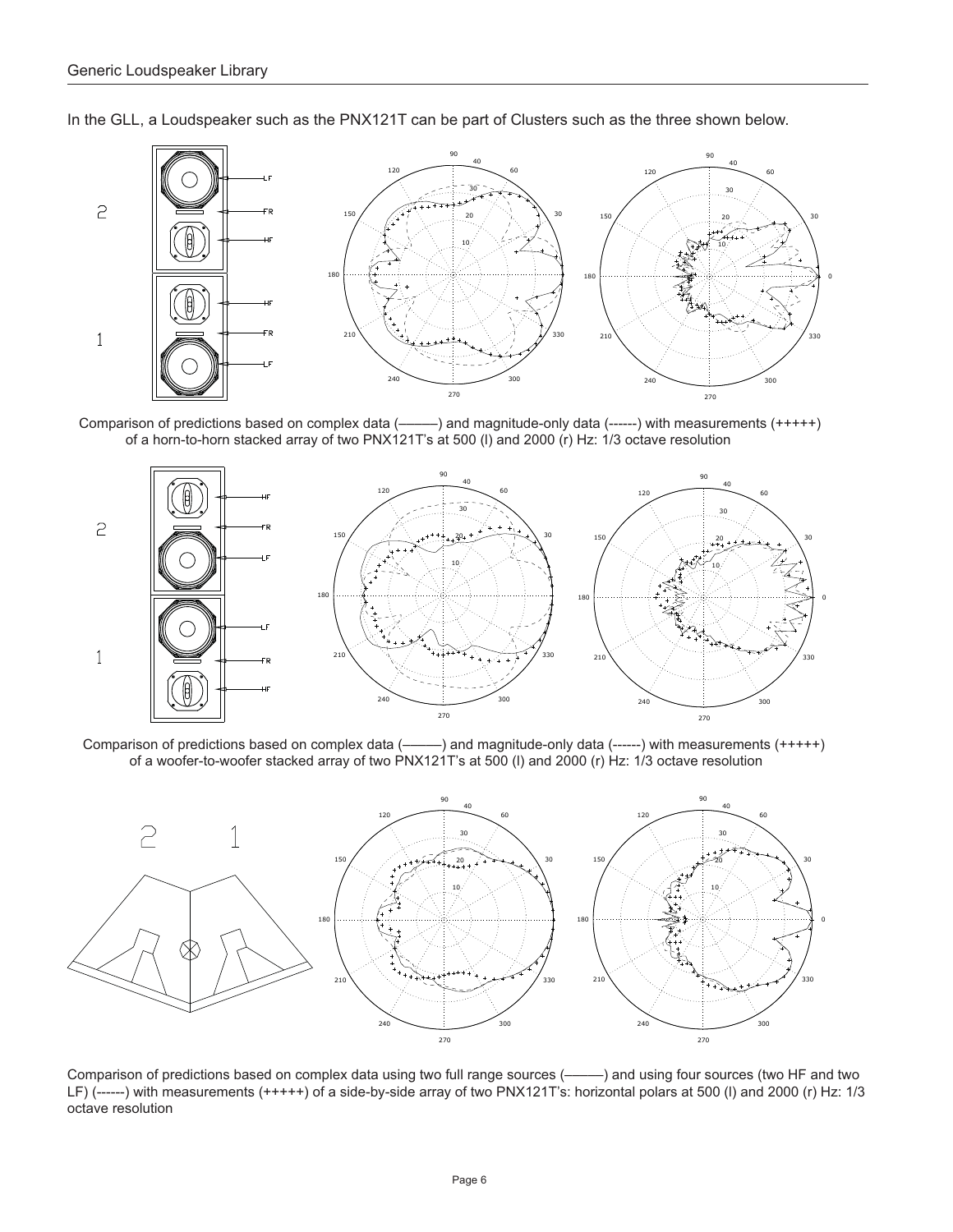For more complex systems in which separate filters and/or delays can be applied to individual sources, it is obviously necessary to measure each source separately using its own point of rotation; if all sources are identical, only one needs to be measured. A very complex system such as the Renkus-Heinz Iconyx IC16 Digitally Steerable Array must be modeled as 16 separate sources. This is an example of a system whose directivity can be dynamically altered by manipulating DSP filters.



Comparison of predictions based on complex data (–––––) with measurements (+++++) of the IC16 at 500 Hz (l), 2000 Hz (c), and 10 kHz (r), at 1/3 octave resolution.

# **Virtual Filter Design Using the GLL**

O O O Q Ó O O Ó O O Q Ó O O Q D

### **Greater Efficiency Means More Time to Optimize Performance**

The GLL and simulation software such as EASE SpeakerLab can "virtually" eliminate one of the most time-consuming and tedious design chores – measuring and re-measuring a system's directivity to evaluate changes in signal processing parameters such as filters, gain and delay. Once the directivity balloon of each transducer has been measured, the system's directivity can be calculated. Provided that the transfer function of the signal processing is properly modeled, its effects on system directivity can also be calculated. Modern computers can do this in far less time than it takes to re-measure the system. The designer can spend more time optimizing, and can see the results of design changes very rapidly.

As with directivity balloons for individual transducers, proper procedures must be followed when measuring active or passive filters. Passive crossover filters must be measured with the test leads connected to the input terminals of the transducer while in its enclosure.

The measurement system must have a balanced input, and its input ground should be left floating (not connected). Otherwise, an HF filter with reverse polarity (quite common in many passive systems with second order filters) will short the amplifier when the positive (+) test lead is connected to the positive input of the driver and the negative (-) test lead is connected to the negative input of the same driver.

Active filtering today means DSP, but not all DSPs are identical in performance. In particular, the implementation of IIR (Infinite Impulse Response) filters is not standardized. The transfer function of the DSP should be measured directly as part of the GLL build process: if that is not possible, verification measurements should be made to determine the degree of correspondence between the actual DSP filters and the software model.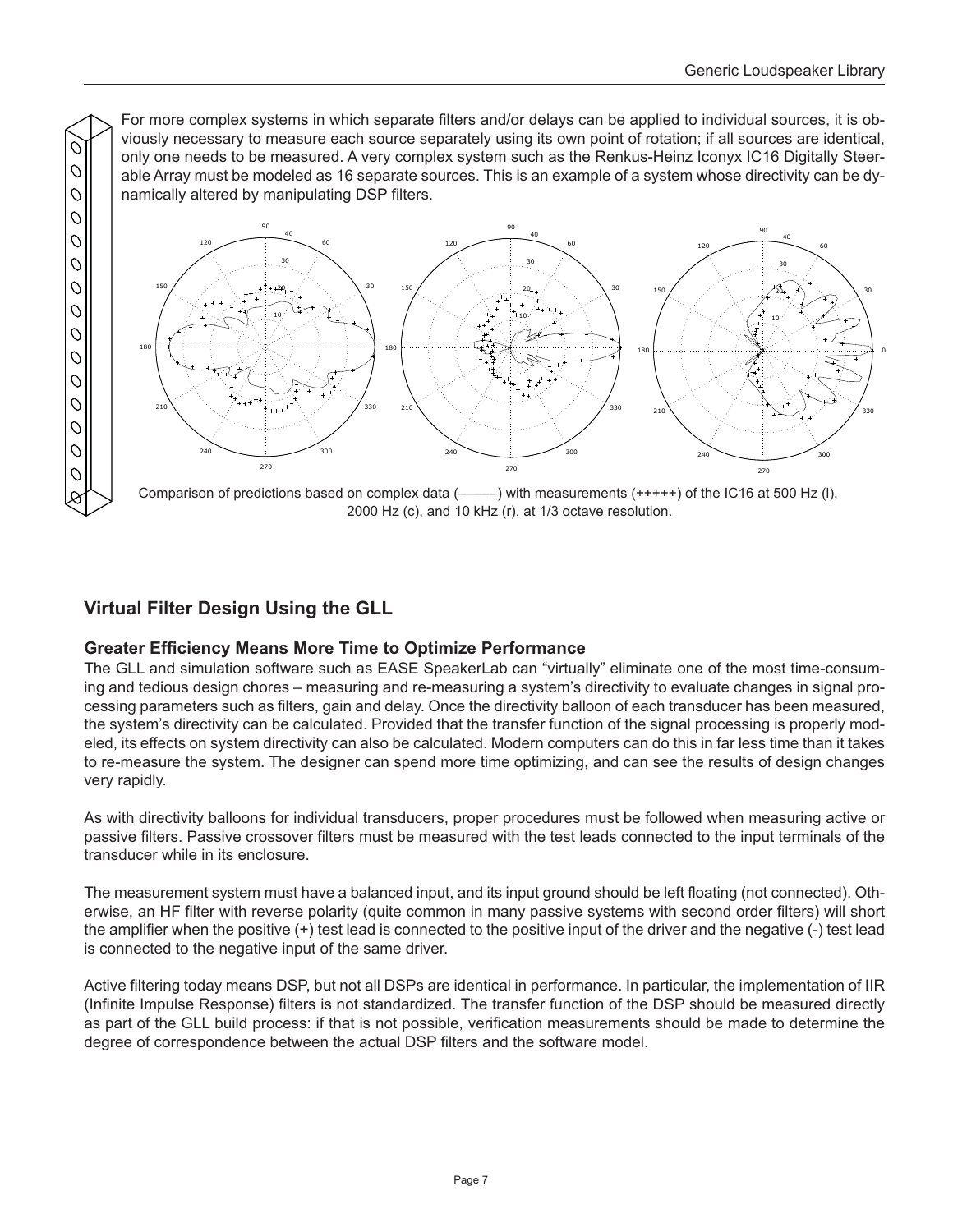# FILTER MEASUREMENT SETUPS



# **Crossover Design and Directivity Optimization with the GLL & EASE SpeakerLab**



DSP filters for TCS Audio's TM112, a 12-inch 2-way system with a horn-loaded compression driver, can illustrate the design process in a virtual software environment. The first step was to create a GLL data object with the measured directivity balloons of each individual source, as shown below. Note that the TM112's conventional horn-above-woofer layout provides horizontal symmetry and vertical asymmetry.

| TCS TM112 (Experimental) - EASE SpeakerLab                                                                                                                                                                                                                                                                                                                                                                                         | $\Box$ o $\times$                                                                                                                                                                                                                                                                                                                                                                                                                                                                                                                                                                                                                                                                                                                                                                                                                                                                             | [C] View GLL: TM112 (Experimental) [Temporary]                                                                                                                         |                                                                                                                                                                                  | Fox                                                                            |
|------------------------------------------------------------------------------------------------------------------------------------------------------------------------------------------------------------------------------------------------------------------------------------------------------------------------------------------------------------------------------------------------------------------------------------|-----------------------------------------------------------------------------------------------------------------------------------------------------------------------------------------------------------------------------------------------------------------------------------------------------------------------------------------------------------------------------------------------------------------------------------------------------------------------------------------------------------------------------------------------------------------------------------------------------------------------------------------------------------------------------------------------------------------------------------------------------------------------------------------------------------------------------------------------------------------------------------------------|------------------------------------------------------------------------------------------------------------------------------------------------------------------------|----------------------------------------------------------------------------------------------------------------------------------------------------------------------------------|--------------------------------------------------------------------------------|
| Eile Help                                                                                                                                                                                                                                                                                                                                                                                                                          |                                                                                                                                                                                                                                                                                                                                                                                                                                                                                                                                                                                                                                                                                                                                                                                                                                                                                               | Ele Vew Calculate Graphs Help                                                                                                                                          |                                                                                                                                                                                  |                                                                                |
| G-General Data<br>TM112 "TM112 (Experimental)"<br>Appearance<br>Presets [0]<br>Additional Data Files (0)<br>Authorization Files (0)<br>Acoustic Data<br>Source Definitions (2)<br>keyHF<br>kevLF<br>Filter Groups (4)<br>keyPassiveLP1 "Input"<br>keyPassiveHP1 "Input"<br>keyPassiveLP-2 'HF Rev Po<br>keyPassiveHP-2 "HF Rev Pc<br>Box Types (1)<br>TMS112 "TMS112"<br>U:\EASERA10Data\TM112\Final\TCS_TM112 (Experimental).xqll | Edit Box Type<br>General<br>Passive2Way<br>Active2Way<br>Passive2Way-2<br>Input Configurations<br><b>TMS112</b><br>Internal Name<br><b>TMS112</b><br>Display Name:<br>Edit Case<br>27,3<br>Weight [kg]:<br>Point of<br>Connecting<br>Center of<br>Mass [m]:<br>Point [m]:<br>Reference [m]<br>X: 0<br>X: 0<br>X: 0<br>Y: 0,1<br>Y: 0<br>Y: 0<br>$\vert \overline{\mathbf{z}} \vert$<br>$Z$ :<br>$\overline{S}$<br>$Z$ :<br>$Z$ :<br>$-0.1$<br>0,332<br> 0 <br>Delete Last<br>Sources: 2<br>Add Source<br>Display Name<br>Source Def<br>Y[m]<br>Z[m]<br>$H[$ <sup>*</sup> ]<br>$V[\ ]$<br>R[']<br>Internal Name<br>$\times$ [m]<br>$\overline{\mathbf{z}}$<br>HF Driver<br>keyHF<br>0,162<br>0,01<br><b>IHFSource</b><br>'n<br>$\overline{0}$<br>n<br>$\theta$<br>keyLF<br>0,01<br>$-0.165 - 0$<br>LFSource<br>LF Driver<br>$\overline{0}$<br>$\mathbf{u}$<br>$\overline{0}$<br>$\overline{2}$ | Loudspeaker Configuration<br>$-$ TMS112<br><b>Input Configuration</b><br><b>Active Mode</b><br>Filer<br><b>Input HF</b><br>(NoTiler)<br>Irout LF<br>the Filed<br>Filed | 1900 Hz Bandwidth: 1/3rd Oct / Meridian 0" Parallel 0"<br>Frequency<br>[Data Shown TM112 (Experimental) [TCS Audio]<br>Display Parameters: Frequency: 1900Hz (1/3rd Octave)<br>圖 | Level<br>[dB]<br>$-10$<br>$-15$<br>$-20$<br>$\mathfrak{B}$<br>$-30$<br>35<br>m |
|                                                                                                                                                                                                                                                                                                                                                                                                                                    |                                                                                                                                                                                                                                                                                                                                                                                                                                                                                                                                                                                                                                                                                                                                                                                                                                                                                               |                                                                                                                                                                        |                                                                                                                                                                                  |                                                                                |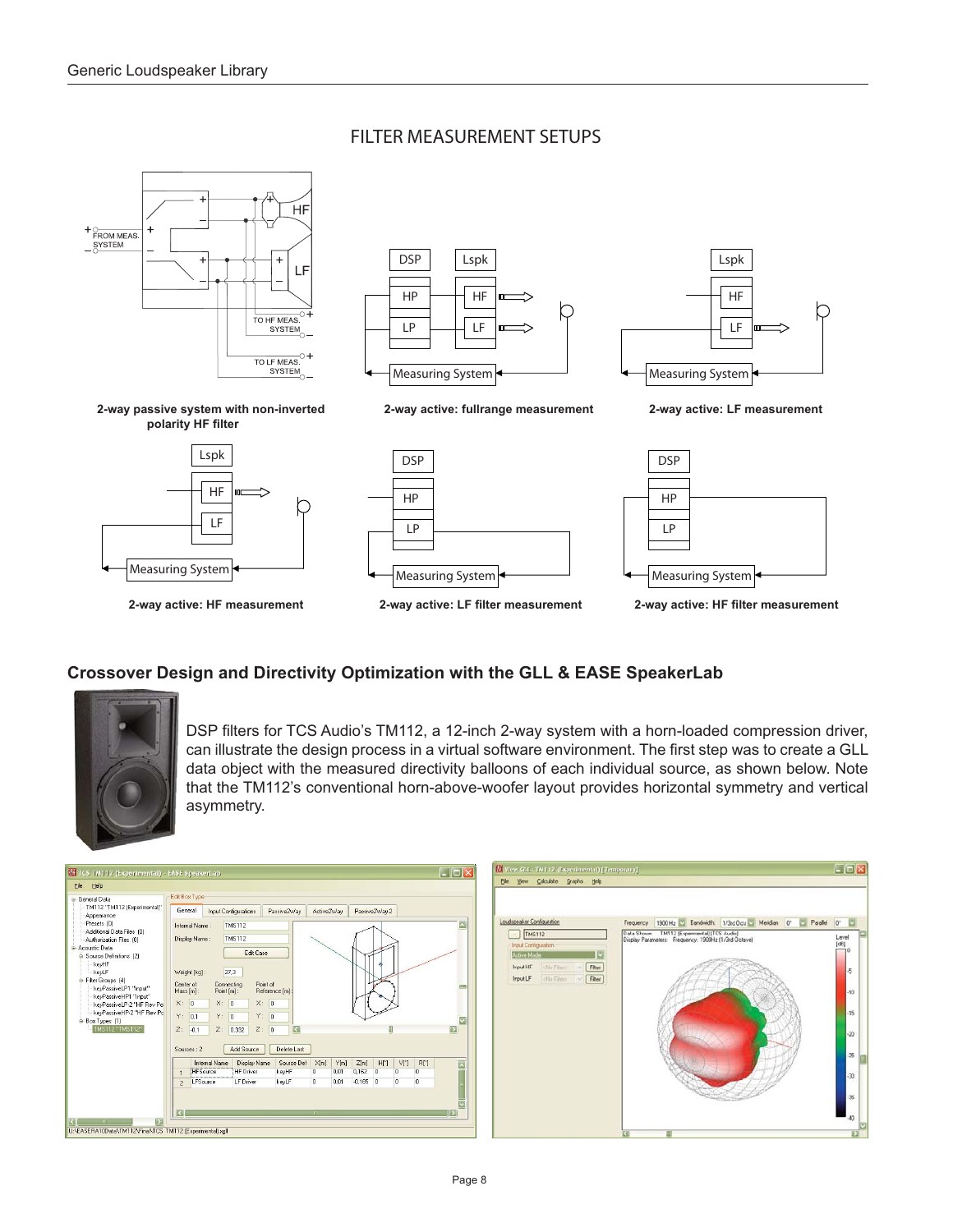Vertical and horizontal beamwidth plots of the LF and HF indicated that a crossover in the  $1 - 2$  kHz octave should work. The first approximation included delay on the LF to align it with the HF, and constant-directivity horn EQ for the HF. Crossover filters are symmetrical 4th-order Linkwitz-Riley lowpass and highpass at 1.6 kHz. The plots below show (lr) normalized magnitude response, vertical beamwidth and horizontal beamwidth.



Both on-axis magnitude response and horizontal beamwidth look good. However, there is significant vertical narrowing in the 1 - 2 kHz octave, partly due to the horn-above-woofer layout.

Looking more closely at the complex frequency response (magnitude and phase) of the LF and HF sources helps identify a better set of filter functions. A little minor EQ along with offset filters (4th-order Butterworth lowpass at 1.6 kHz and 5th-order Butterworth highpass at 2 kHz) produces the response shown below.



Without introducing any problems in the on-axis response or the horizontal directivity of this system, the new filters have reduced the bandwidth over which vertical coverage decreases from more than an octave to about 0.2 octave. For more detail, compare the vertical maps of TM112 response using the symmetrical Linkwitz-Riley and asymmetrical Butterworth filters shown on the next page.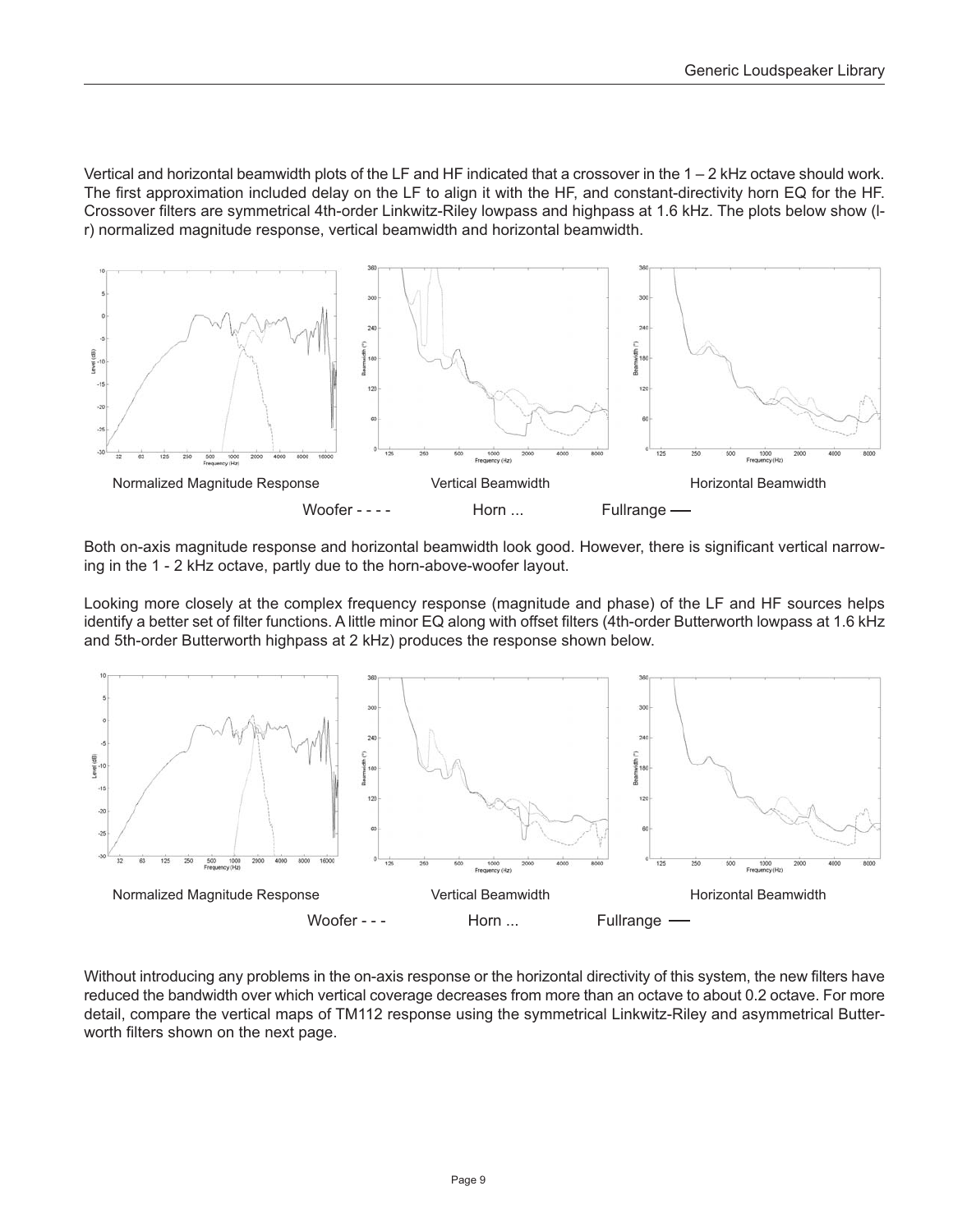

To verify the predictions of the GLL and SpeakerLab, the delay, EQ and filter settings were implemented in a Biamp Audia DSP, driving two identical amplifier channels that were used to power the TM112. Comparison of measured and predicted polar plots at 1.9 kHz shows good agreement between the predicted and actual performance of the system.





Predicted (-) and measured (+) vertical polars Predicted (-) and measured (+) horizontal polars

The design process for passive filters is similar, although of course driver-alignment delay and boost EQ cannot be used in a passive design. As with the process described above, accurate predictions are dependent on measuring directivity balloons for each source separately.

# **Future Possibilities**

The current GLL model diffraction does not take shadowing into account. It also ignores wave-based effects such as mutual coupling, boundary loading etc. Very low frequencies below 20 Hz could be included in the model, since they are of interest in many applications. As the rate of increase in the capabilities of commercially available computers and data storage devices shows no signs of slowing down, we can expect to continue extending the GLL object definition model and increasing the resolution of measured data.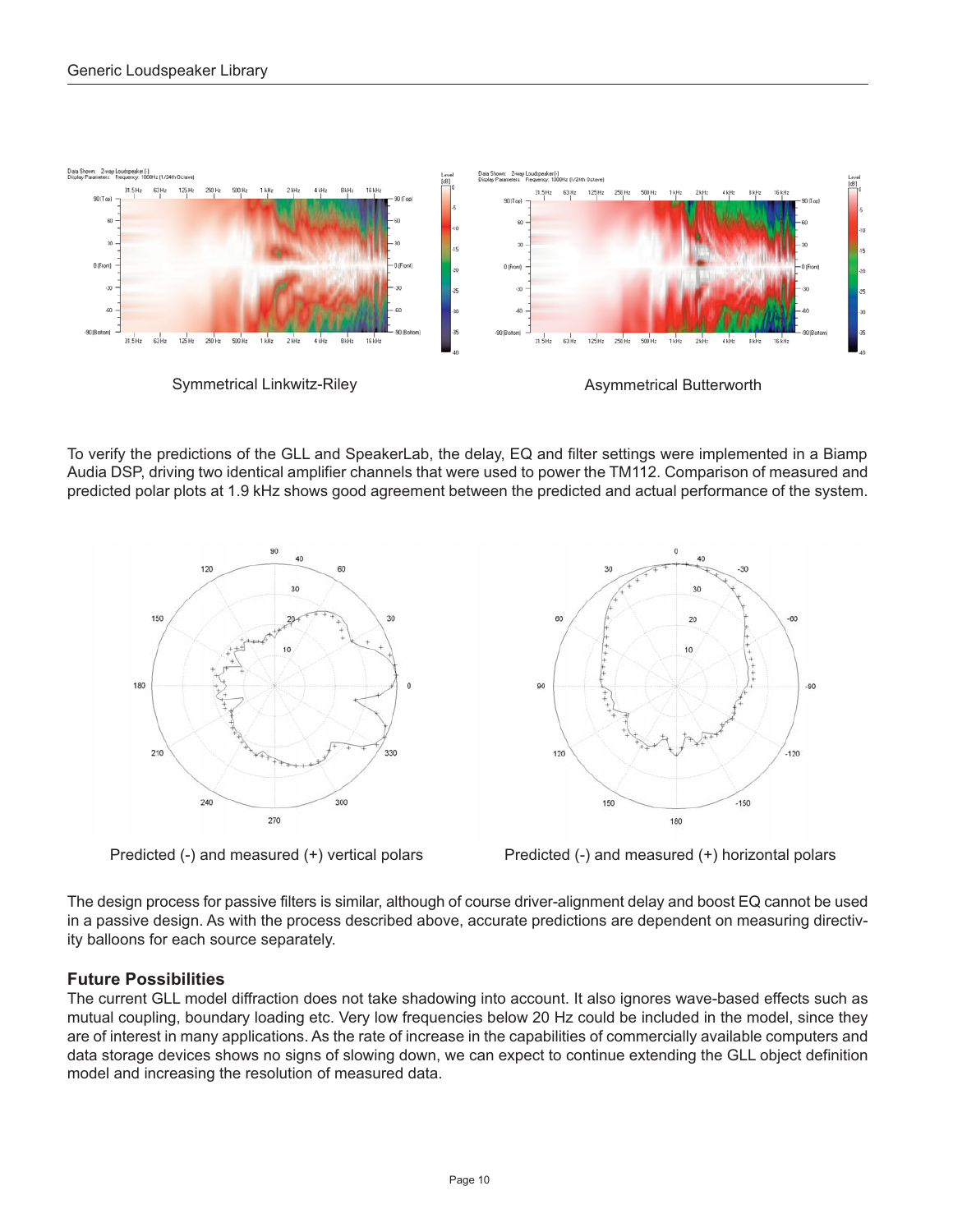# **Further Information**

For more information on the GLL specification, visit the AFMG web sites http://www.sda.de and http://www.adaacousticdesign.de.

The following sources may also be of interest to those seeking more detailed, in-depth information on the relationship between acoustical measurements and modeling software:

- S. Feistel, W. Ahnert, C. Hughes, B. Olson, "Simulating the Directivity Behavior of Loudspeakers with Crossover Filters," presented at the 123rd Convention of the Audio Engineering Society, New York City, NY, 2007 October 5-8, convention paper 7254.
- S. Feistel & W. Ahnert, " Modeling of Loudspeaker Systems Using High-Resolution Data," presented at the 121st Convention of the Audio Engineering Society, San Francisco, CA, 2006 October 5–8; revised 2007 May 16, J. Audio Eng. Soc., Vol. 55, No. 7/8, 2007 July/August.
- C.Hughes, Excelsior Audio White Papers, "Using Crossovers in the Real World", http://www.excelsior-audio.com/Publications/Crossover/Crossover1.html.
- S. Feistel and W. Ahnert, "The Significance of Phase Data for the Acoustic Predic tion of Combina tions of Sound Sources," presented at the 119th Convention of the Audio Engineering Society, J. Audio Eng. Soc. (Abstracts), vol. 53, p. 1240 (2005 Dec.), convention paper 6632.
- S. Feistel, W. Ahnert, and S. Bock, "New Data Format to Describe Complex Sound Sources," presented at the 119th Convention of the Audio Engineering Society, J. Audio Eng. Soc. (Abstracts), vol. 53, pp. 1239, 1240 (2005 Dec.), convention paper 6631.
- W. Ahnert, S. Feistel, J. Baird, and P. Meyer, "Accurate Electroacoustic Prediction Utilizing the Complex Frequency Response of Far-Field Polar Measurements," presented at the 108th Convention of the Audio Engineering Society, J. Audio Eng. Soc. (Abstracts), vol. 48, p. 357 (2000 Apr.), convention paper 5129.
- W. Ahnert and S. Feistel, "Cluster Design with EASE for Windows," presented at the 106th Conven tion of the Audio Engineering Society, J. Audio Eng. Soc. (Abstracts), vol. 47, p. 527 (1999 June), convention paper 4926.